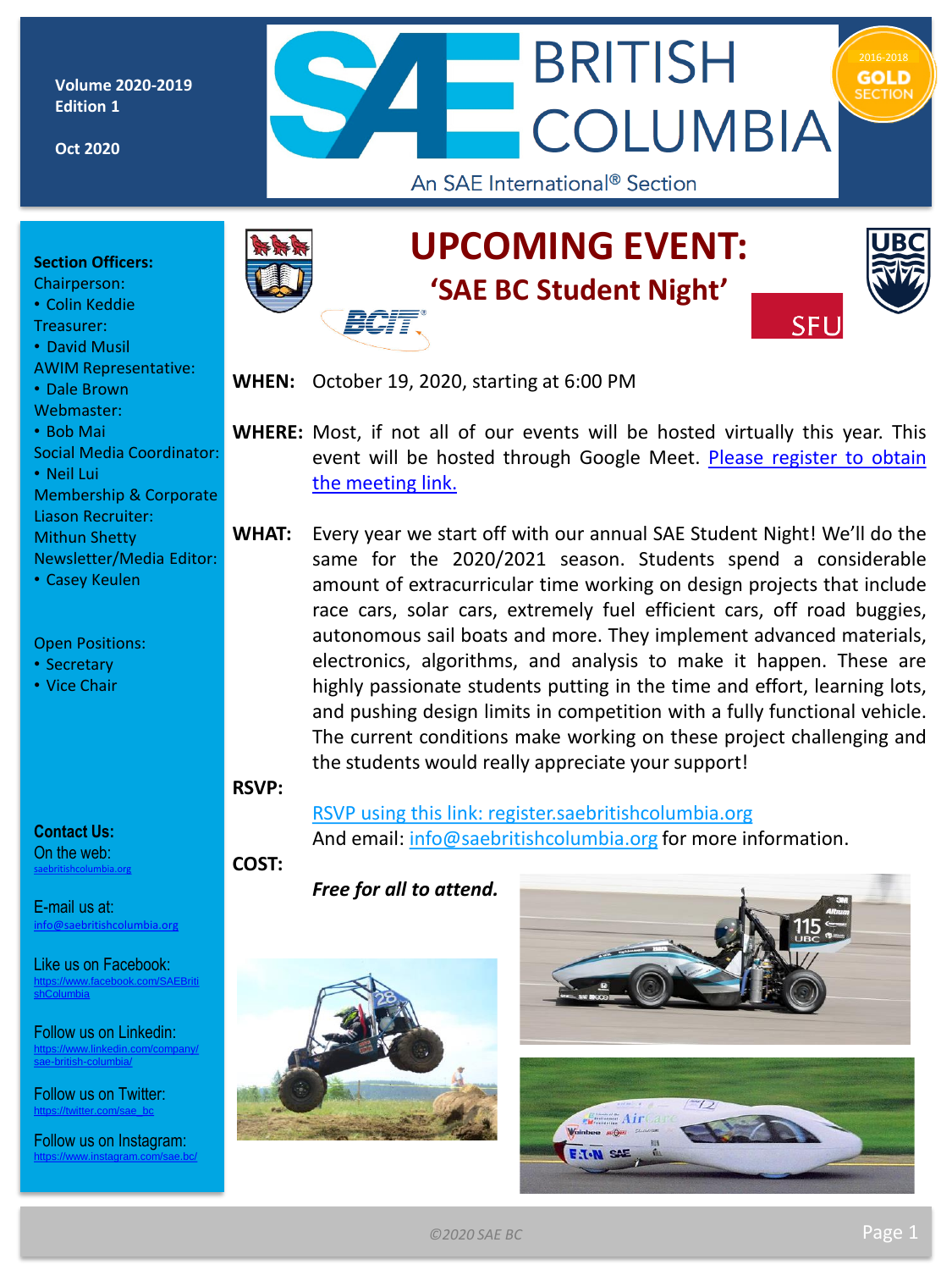



# **JOIN THE BOARD: 'Secretary, and Vice Chair'**

SAE BC has two open Board positions. Please inquire if you are interested in getting involved. Supporting SAE BC looks good on one's resume as volunteer work for the community.

#### *Position:* Secretary

*Description:* We are looking for someone who can attend each board meeting and using a laptop, record the meeting minutes along with action items as discussed. This is an important position and requires someone who can listen/understand/interpret and type/format documentation all at the same time. The position provides a significant amount of power to the person responsible, as they can influence the action item details and overall direction of the SAE BC Chapter. Supporting SAE BC also looks good on one's resume as volunteer work for the community.

### *Position:* Vice Chair

*Description:* A Vice chair is needed to help support SAE BC in general by attending local chapter meetings and helping to drive action items. The vice-chair may lead meetings when the chair is unavailable, and support the board as required. New ideas are always welcome. Supporting SAE BC also looks good on one's resume as volunteer work for the community.

# **WELCOME NEW BOARD MEMBER: 'Membership & Corporate Liaison Recruiter'**

SAE would like to welcome *Mithun Shetty* to the board.

The Membership & Corporate Liason Recruiter leads the charge when it comes to increasing membership in general and engagement with local mobility companies. They are tasked with establishing connections with target companies and broadcasting news about our local chapter events, tours, and activities with the goal of increasing membership and support.